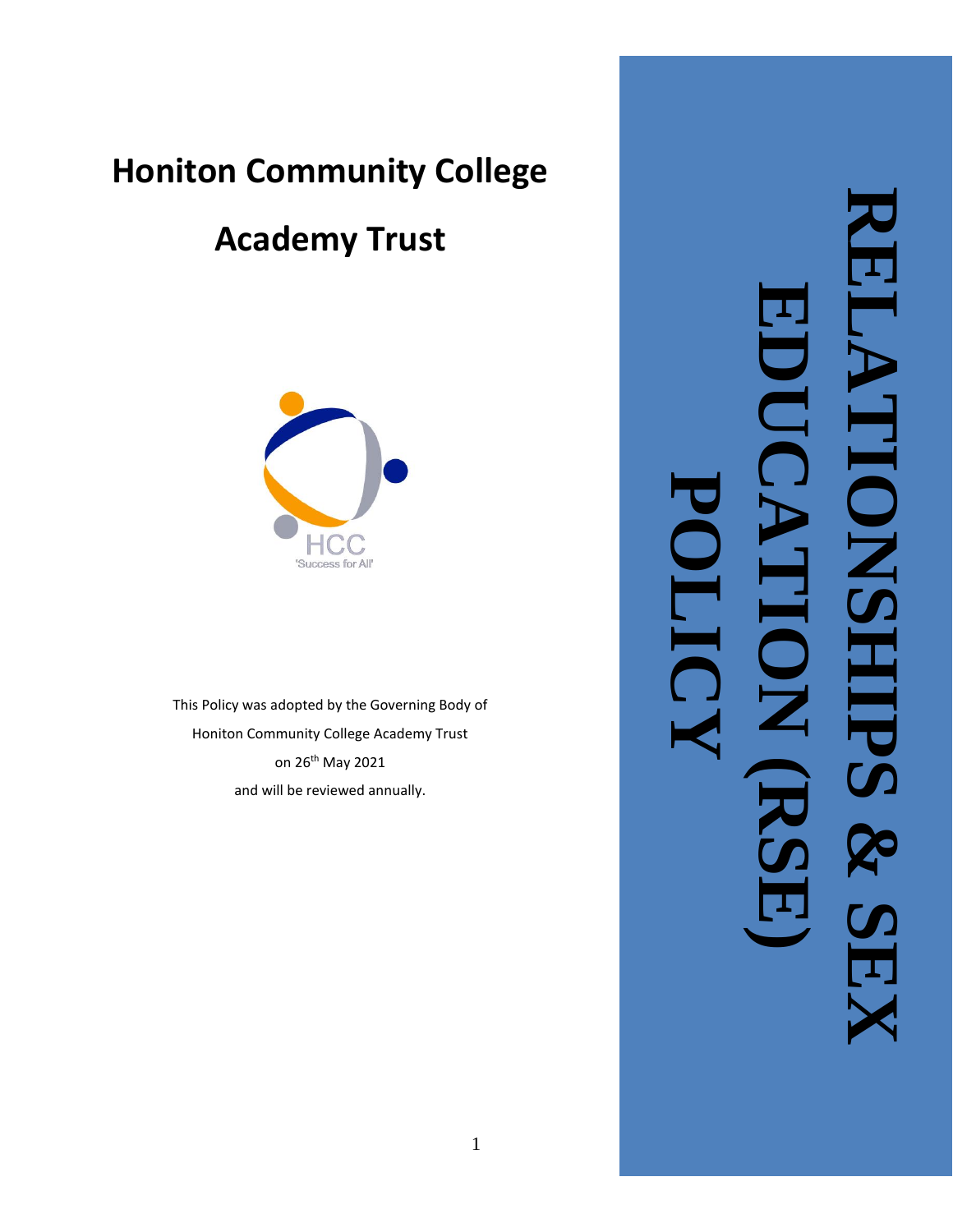# **RELATIONSHIPS AND SEX AND EDUCATION (RSE) POLICY**

### **AIMS OF RELATIONSHIPS AND SEX EDUCATION**

The aim of this policy is to clearly communicate to staff, parents, visitors and students the manner in which RELATIONSHIPS AND SEX education will be delivered in this College.

Honiton Community College believes that RELATIONSHIPS AND SEX education is an education entitlement of all pupils and an integral part of each pupil's emergence into adulthood. We aim to:

- provide information for young people and their parents
- encourage young people to make responsible decisions about the relationships they form with others
- develop skills of assertiveness and communication
- explore feelings and attitudes such as love, anger, trust, respect, sadness and grief
- help young people to examine their own attitudes and values
- foster self-esteem, positive self image and confidence which are important aspects of decision making behaviour.

This development is within the wider context of the College's aims and value system, and works within the framework of other College policies, such as the Equality Policy and Behaviour Policy.

The College nurse and College Executive Team (Student Council) will be consulted on what should be included in each year's Scheme of Learning to ensure that the content is age appropriate.

#### **CONTENT**

Key Stage 3:

• Puberty, personal safety, friendship and love, family life and relationships, gender issues, conception and birth, contraception, STIs, safer sex, support organisations, sex and the law, life stages and bullying.

Key Stage 4:

• Birth processes, genetic inheritance, sexually transmitted infections, prejudice and stereotyping, relationships, making healthy choices and sexuality.

#### **HIV/AIDS, CONTRACEPTION, ABORTION, SEXUALITY**

As part of the RELATIONSHIPS AND SEX education programme issues of HIV/AIDS, contraception, abortion and sexuality are addressed. Facts are presented in an objective and balanced manner, with pupils being encouraged to consider their attitudes within the College's aims and values framework. They will be made aware of the difference between fact, opinion and religious belief.

#### **FAMILY LIFE**

The value of family life is an important aspect which will be approached largely through a consideration of the qualities and relationships within a family group, with an emphasis on stability, respect, caring and support.

#### **CONFIDENTIALITY, DISCLOSURE, ADVICE**

Following the procedures below we will ensure that pupils who are in difficulty know that they can talk to an adult in the College, that they will be supported and information and guidance can be sought from a health professional.

Pupils will be made aware that some information cannot remain confidential. It will be made clear that if disclosures are made that suggest a concern for their welfare, or that of others, the Child Protection procedures will be followed (see the Child Protection and Safeguarding Policy)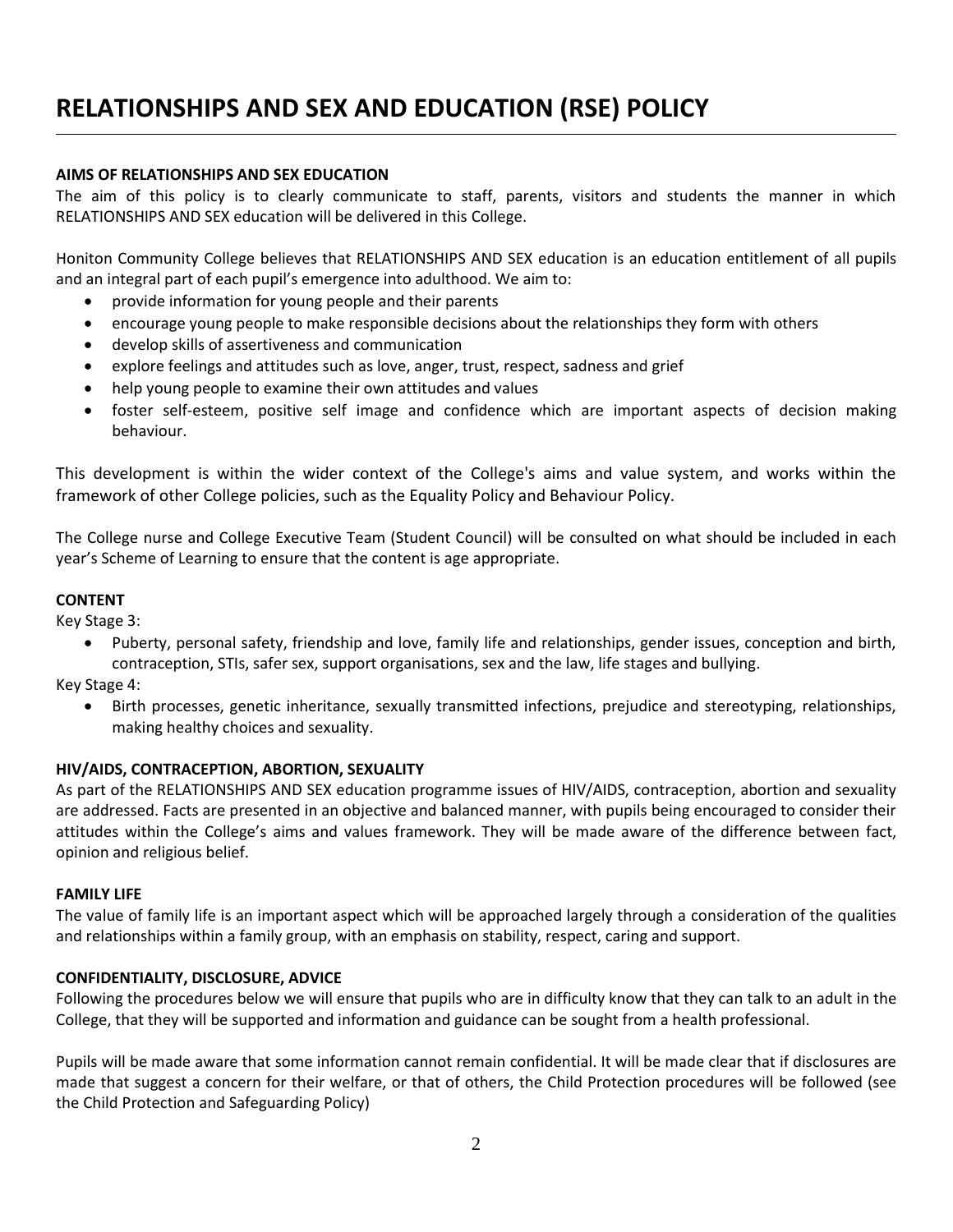The College will encourage pupils to talk with their parents. Pupils should be asked whether they can tell their parent(s) and whether they want help in doing so.

If pupils refuse to tell their parent(s) the adult should refer them to a health professional and refer the situation to the Designated Officer for Child Protection as per the Child Protection and Safeguarding Policy.

# **COMPLAINTS**

Any complaints about the RELATIONSHIPS AND SEX education can be made through the CEIAG (Careers Education Information Advice and Guidance) Coordinator, the College email or the Principal. A response from the College will be received within 3 working days.

# **DISSEMINATION OF THE POLICY**

A summary of this policy is included in the College prospectus. The full policy and curriculum programme are available to parents, CYPS and Ofsted on request through the Principal, CEIAG Coordinator and Head of Science. The policy is always available on the College website.

# **MONITORING AND REVIEW**

The CEIAG co-ordinator is responsible for monitoring the standards of young people's work and the quality of teaching. The co-ordinator supports colleagues in the teaching of life skills and citizenship, by giving them information about current developments in the subject and by providing a strategic lead and direction for the subject in the College. The CEIAG co-ordinator reviews samples of students' work and carries out learning walks to observe teaching in the subject and is also responsible for giving the principal an annual summary report, evaluating strengths and areas for development in the subject.

### **ORGANISATION**

- 1. RELATIONSHIPS AND SEX education is co-ordinated by the CEIAG Co-ordinator who consults with the teacher in charge of Key Stage 3 Science.
- 2. Parents should be notified in advance when sex education in being delivered within the life skills programme, so that the right of withdrawal may be exercised. Sensitivity should be shown towards parental requests.
- 3. Teaching techniques should be within the range employed elsewhere within the curriculum. Thus, whole-class teaching, discussion, group work, use of videos, and using the services of outside speakers will be used. The possible use of peer educators is subject to the prior consultation with and approval of the Principal.
- 4. Delivery is through:
- Timetable lessons for 'Life Skills' in year 7-10.
- SRE impact days at KS4 with the support of specialist organisations.
- planned aspects within the Science curriculum.
- the APAUSE programme in year 8, where professionals are used to train 6<sup>th</sup> form to deliver the syllabus
- addressing moral and ethical issues which may arise from apparently unrelated topics in all National Curriculum subjects. Within this category, as long as any discussion takes place within the context of the subject it will not be deemed to be part of the RELATIONSHIPS AND SEX education programme and therefore not subject to the parental "right of withdrawal".
- 5. A variety of teaching approaches are used to:
- provide students with relevant information
- enable moral issues to be explored through discussion
- acquire appropriate skills
- 6. Ground rules will be set up in Year 7 and followed throughout the programme through to and including year 11;
- NO PUT DOWNS
- NO PERSONAL COMMENTS
- LISTEN